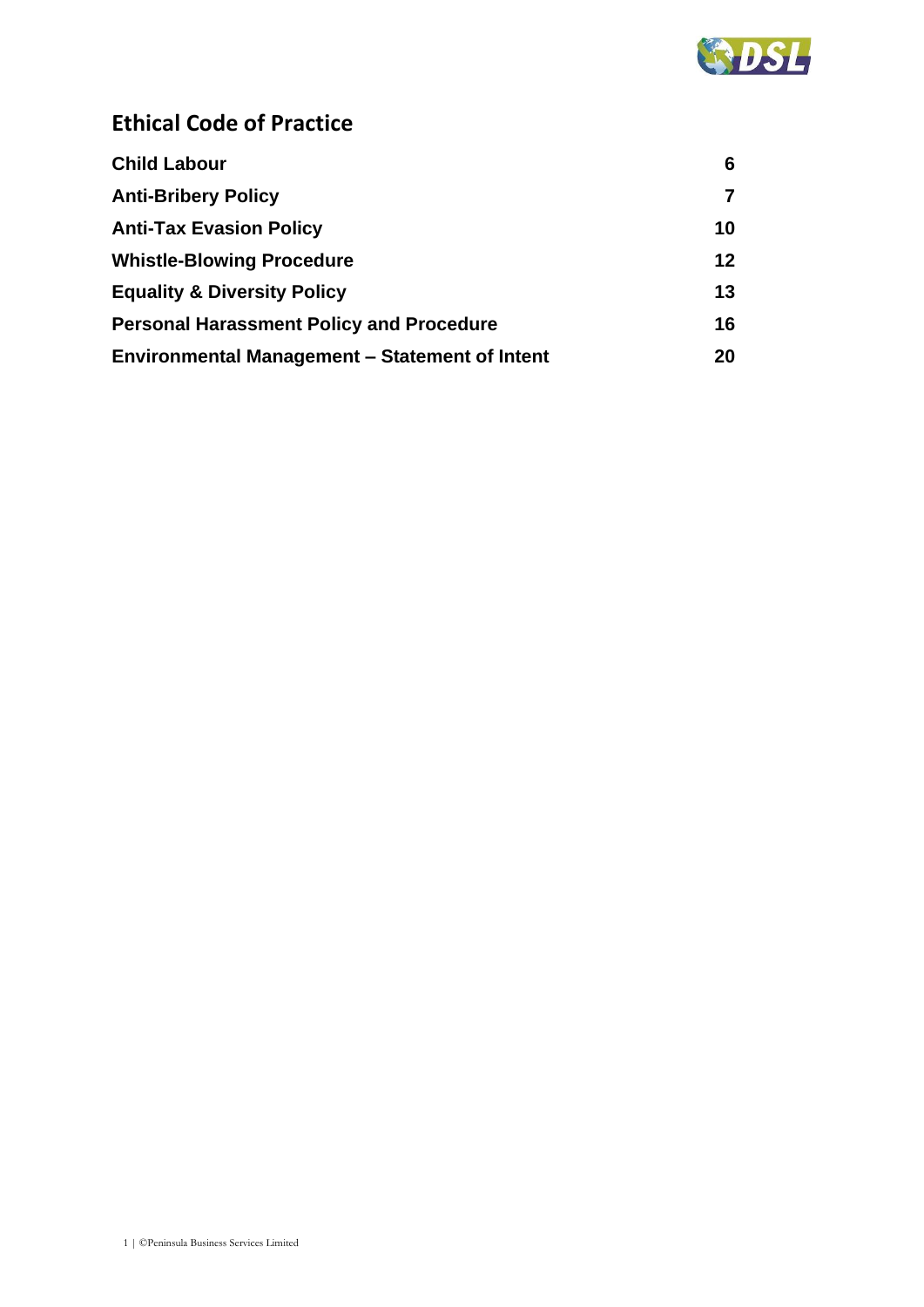

# **Ethical Conduct Policy**

At Delron Services Ltd we are committed to doing the right thing in all aspects of our business. This requires that every day everyone working for us needs to have an unwavering dedication to the highest ethical standards. It is fundamental that every employee and worker carries a share of the responsibility for our conduct and contributes to our success.

Our culture is built on four key values. These shape our behaviour toward customers and toward one another. Together, they drive our organisation forward. The values are:

#### **INTEGRITY**

We demand of each other and ourselves the highest standards of individual and corporate integrity. We do the right thing, because it is the right thing to do. It is every employee's responsibility to safeguard organisation assets and foster an environment of trust with our workers, customers, communities and suppliers. We should always comply with all our organisation policies, meet legal requirements, and create an environment of transparency in which all reporting requirements are met.

#### **EXCELLENCE**

We routinely challenge ourselves to improve our products, services and processes. We strive always to understand our customers' businesses and help them achieve their goals. We serve our customers by anticipating and responding to their needs. We are dedicated to diversity, fair treatment, mutual respect and trust. We are committed to serving our customers with zero harm to people and the environment.

#### **TEAMWORK**

We foster an environment that encourages innovation and creativity, and delivers results through collaboration. We practice leadership that teaches, inspires and promotes full participation and career development. We encourage open and effective communications and interaction with all workers and stakeholders, actively working together to keep each other safe and in good health. We believe that none of us is as capable or effective as all of us – and together, there's no limit to what we can achieve.

## **ACCOUNTABILITY**

We honour the commitments we make and take personal responsibility for all actions and results. Our actions match our words, and we demand responsibility – from ourselves and others – in everything we do. We operate on the basis that continuous improvement is an integral part of our culture.

Regardless of our position within the organisation, we share equal accountability for:

- Conducting business with integrity, preserving our strong reputation and expanding our position in the marketplace.
- Fostering an inclusive culture in which we all feel respected and have the opportunity to reach our full potential.
- Providing a healthy and safe work environment, and complying with applicable environmental laws and regulations wherever we operate contributing to the sustainability of the communities in which we live and work.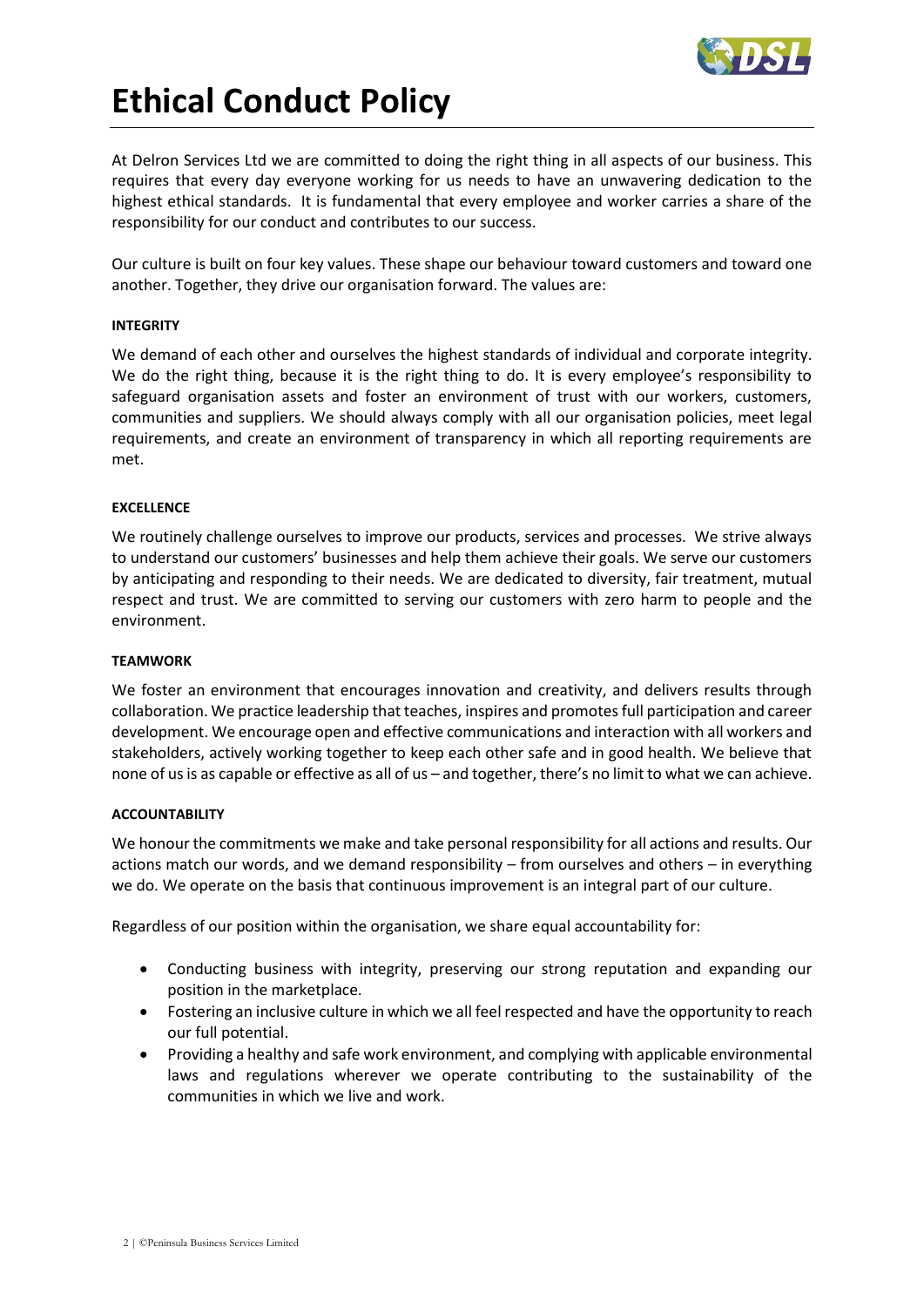

# **Modern Slavery Statement**

# **A) ORGANISATION**

This statement applies to Delron Services Ltd (referred to in this statement as 'the Organisation'). The information included in the statement refers to the financial year 1<sup>st</sup> March 2020 to 29<sup>th</sup> February 2021.

# **B) ORGANISATIONAL STRUCTURE**

DSL is a building engineering services contractor operating mainly within the South East of England from our offices in Maidstone, Kent, although we do go further afield, within the UK, for certain contract clients. The limited geographical scope of our business enables us to ensure optimum control and supervision of the work environment.

The business is controlled by a Board of Directors.

DSL offers a broad portfolio of services to our clients: Design and installation, service and maintenance of sustainable building services solutions, commercial heating and plumbing, electrical engineering and controls, refrigeration and air conditioning, biogas and utilities engineering, and mechanical services.

The labour supplied to DSL in pursuance of its operation is wholly carried out in the UK.

# **C) DEFINITIONS**

The Organisation considers that modern slavery encompasses:

- Human trafficking;
- Forced work, through mental or physical threat;
- Being owned or controlled by an employer through mental or physical abuse of the threat of abuse;
- Being dehumanised, treated as a commodity or being bought or sold as property;
- Being physically constrained or to have restriction placed on freedom of movement.

## **D) COMMITMENT**

DSL acknowledges its responsibilities in relation to tackling modern slavery and commits to complying with the provisions in the Modern Slavery Act 2015. We understand that this requires an ongoing review of both our internal practices in relation to our labour force and, additionally, our supply chains.

DSL does not enter into business with any other organisation, in the United Kingdom or abroad, which knowingly supports or is found to involve itself in slavery, servitude and forced or compulsory labour. No labour provided to DSL in the pursuance of the provision of its own services is obtained by means of slavery or human trafficking. We strictly adhere to the minimum standards required in relation to our responsibilities under relevant employment legislation in the UK, and in many cases exceeds those minimums in relation to our employees.

## **E) SUPPLY CHAINS**

In order to fulfil its activities, the Organisation's main supply chains include those related to the supply of building services parts. As part of our initiative to identify and mitigate risk, where possible, we build long standing relationships with local suppliers and make clear our expectations of business behaviour. We operate an approved supplier list for purchasing and this is adhered to wherever possible. Any deviation from approved suppliers must be authorised by a director.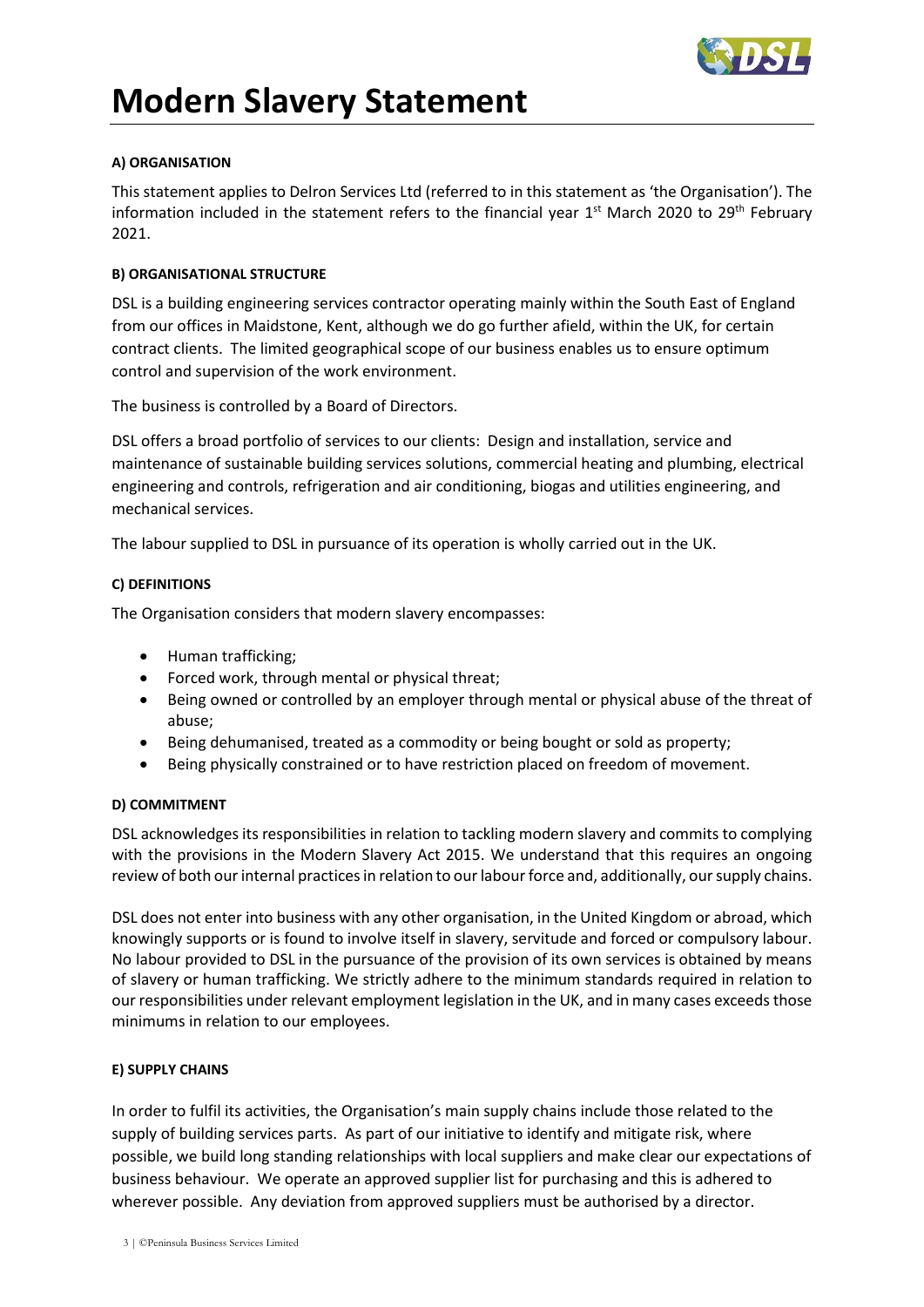

A large majority of our approved suppliers are large national and multi-national companies, who have their own Ethical Codes of Practice. For smaller suppliers and subcontractors, we ask that they adopt/work under our Ethical Code of Practice.

#### **F) POTENTIAL EXPOSURE**

The Board considers its main exposure to the risk of slavery and human trafficking to exist in the use of labour agencies, as we are not in control of the background screening of the operatives supplied. Consequently, we have implemented a policy of only using two highly reputable global agencies, both of whom are on our approved supplier list, and with whom we have a long-standing business relationship.

In general, the DSL considers its exposure to slavery/human trafficking to be relatively limited. Nonetheless, it has taken steps to ensure that such practices do not take place in its business nor the business of any organisation that supplies goods and/or services to it.

#### **G) IMPACT OF COVID-19**

During the reporting period covered by this statement, the COVID-19 pandemic had taken hold. For several months, the UK was placed into lockdown to stem the spread of COVID-19. This created several challenges for the company, as it did for others across the nation.

DSL welcomes the UK Government's decision, as confirmed in April 2020, to allow for a delay of up to 6 months in the publication of modern slavery statements without the risk of facing penalty. However, despite the permitted delay, the company remains in a position to publish its statement for the financial year 2020/2021 in line with the original publishing requirements.

DSL concludes that the COVID-19 pandemic did not increase the risk of modern slavery to a level above that which existed before the pandemic, which is as set out under 'POTENTIAL EXPOSURE' above. Labour agencies were not used during this period, due to changes in the nature of our workload.

During the pandemic, the company's employees still had access to the grievance procedure to raise any concerns that they may have had.

In line with emergency legislation passed by the Government, DSL employees have been paid Statutory Sick Pay during periods of self-isolation where it has not been possible to agree a temporary period of homeworking.

The company's modern slavery risks were subject to the same monitoring procedures during the pandemic as at all other times.

#### **H) STEPS**

DSL carries out due diligence processes in relation to ensuring slavery and/or human trafficking does not take place in its organisation or supply chains, including conducting a review of the controls of its suppliers.

DSL has not, to its knowledge, conducted any business with another organisation which has been found to have involved itself with modern slavery.

In accordance with section 54(4) of the Modern Slavery Act 2015, we have taken the following steps to ensure that modern slavery is not taking place: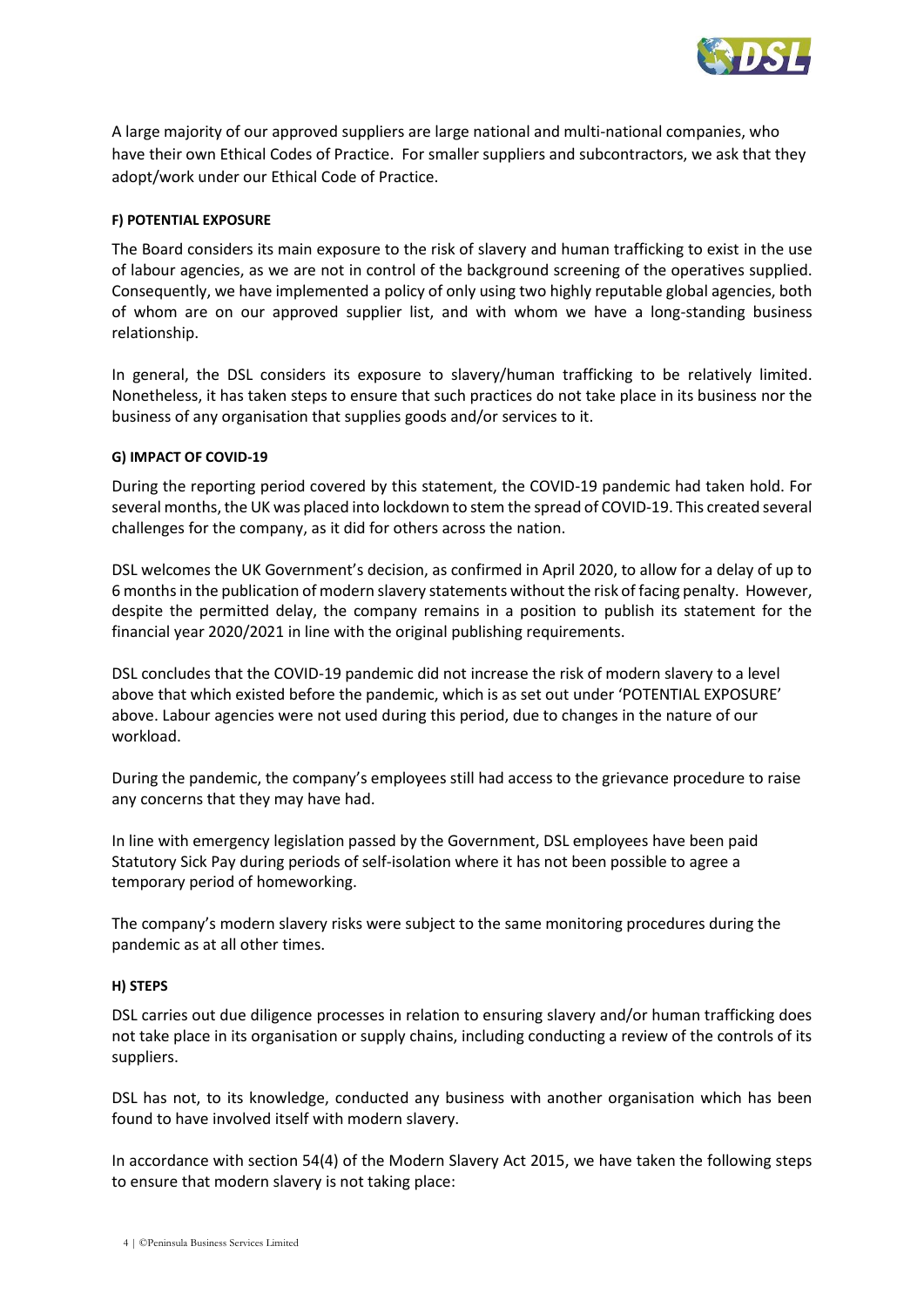

- Regular review of approved suppliers including checking for Modern Slavery Statement. Smaller local companies will be asked to abide by the provisions of our statement.
- All of our staff are trained in our Ethical Code of Practice annually, including our zero-tolerance policy towards modern slavery.

#### **I) KEY PERFORMANCE INDICATORS**

We will know that the steps we have taken are successful in ensuring that there is no slavery or human trafficking in our supply chain if we do not receive any reports from employees, the public or law enforcement agencies to indicate that such practices have been identified.

#### **J) POLICIES**

DSL has the following policies which further define its stance on modern slavery: Recruitment Policy, Whistle Blowing Policy, Ethical Conduct Policy and Agency Workers Policy.

#### **K) TRAINING**

DSL provides the following training to staff to effectively implement its stance on modern slavery: induction training followed by annual refresher training on Ethical Code of Practice including Modern Slavery.

#### **L) SLAVERY COMPLIANCE OFFICER**

DSL has a Slavery Compliance Officer, to whom all concerns regarding modern slavery should be addressed, and who will then undertake relevant action with regard to the Organisation obligations in this regard.

This statement is made in pursuance of Section 54(1) of the Modern Slavery Act 2015 and will be reviewed for each financial year.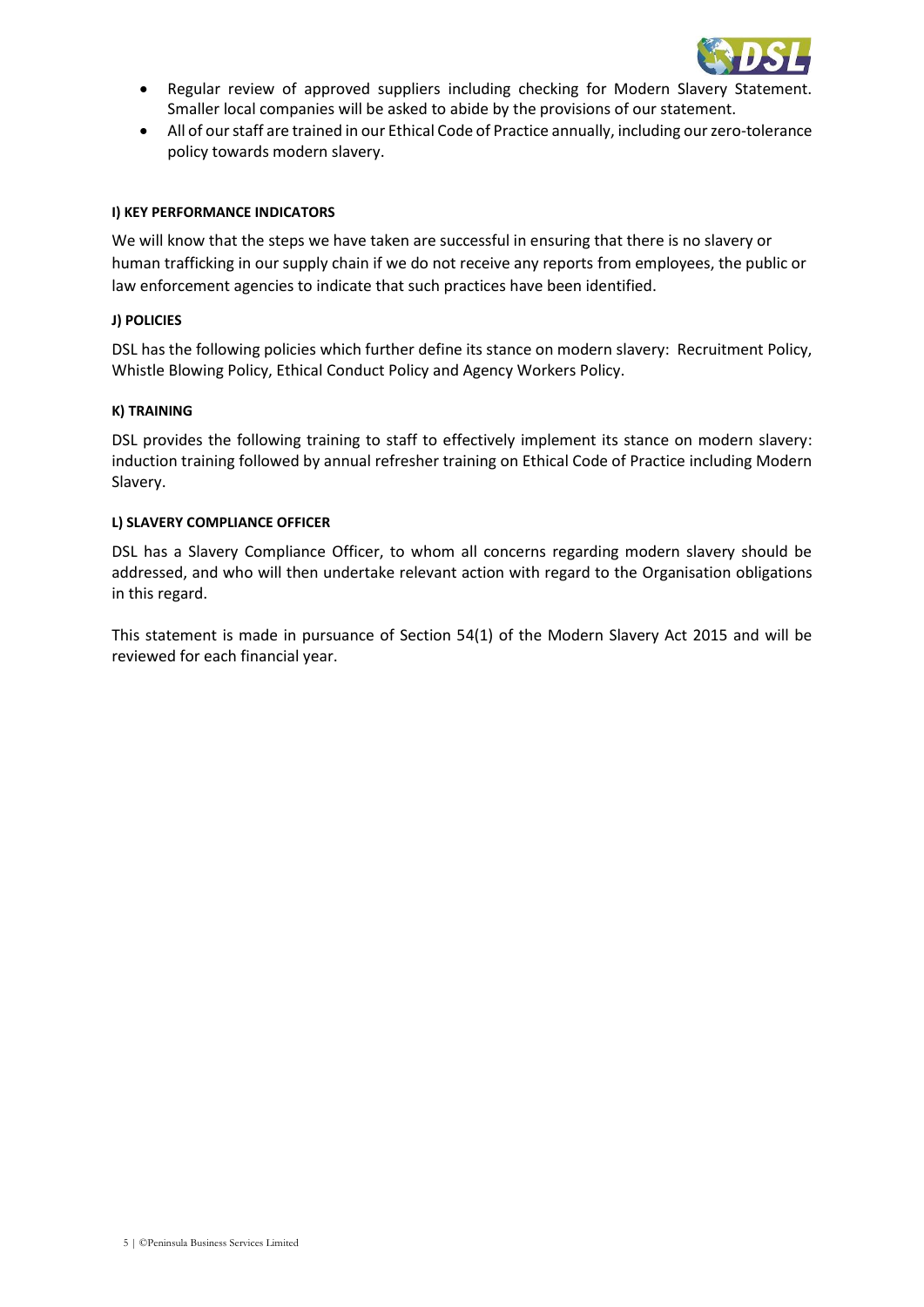

# <span id="page-5-0"></span>**Child Labour**

The Company will ensure that all relevant legislation and restrictions are adhered to in regards to the use of young workers. We will ensure that the necessary checks are carried out to verify an individual's age and right to work, and that relevant Health and Safety codes are adhered to.

Where required, the Company will ensure that the relevant employment permit is received from the education department of the local council.

We will also carry out spot checks when required and will retain copies of age records within the place of work.

# **RESTRICTIONS FOR CHILDREN AGED 14 YEARS OLD**

There are restrictions that apply to the employment of children aged 14 years old, as follows:-

- You must not work before 7.00 am. or after 7.00 pm. on any day;
- You must not work for more than 2 hours on any day when you are required to be at school;
- You must not work during school hours;
- You must not work for more than 5 hours on a Saturday or on weekdays during school holidays;
- You must not work for more than 2 hours on a Sunday;
- You must not work for more than 4 hours in any day without a rest break of 1 hour.
- You must not work for more than 12 hours in any school week; and
- You must not work for more than 25 hours a week during school holidays.

# **RESTRICTIONS FOR CHILDREN AGED 15 AND 16 YEARS OLD**

There are restrictions that apply to the employment of children aged 15 and 16 years old, as follows:-

- You must not work before 7.00 am. or after 7.00 pm. on any day;
- You must not work for more than 2 hours on any day when you are required to be at school;
- You must not work during school hours;
- You must not work for more than 8 hours on a Saturday or on weekdays during school holidays;
- You must not work for more than 2 hours on a Sunday;
- You must not work for more than 4 hours in any day without a rest break of 1 hour.
- You must not work for more than 12 hours in any school week; and
- You must not work for more than 35 hours a week during school holidays.

# **RESTRICTIONS FOR YOUNG WORKERS OVER COMPULSORY SCHOOL LEAVERS AGE**

There are restrictions that apply to the employment of young workers over compulsory school leaver's age, as follows:-

- You must not work for more than 8 hours a day;
- You must not work for more than 40 hours a week;
- You must not work for more than 4.5 hours in any day without a rest break of 30 minutes.
- You must have a rest period of not less than 48 hours in each seven day period.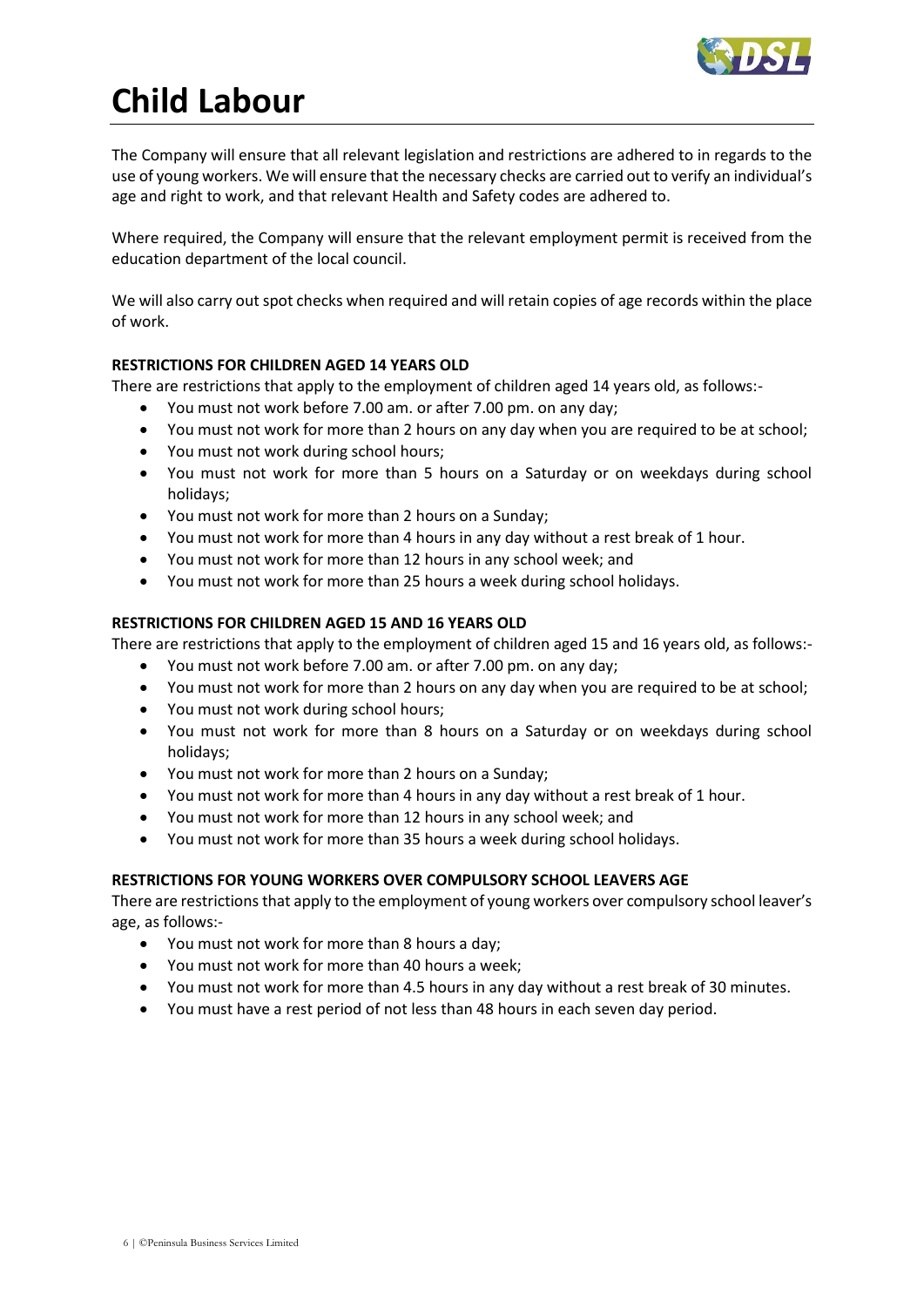

# <span id="page-6-0"></span>**Anti-Bribery Policy**

## **A) INTRODUCTION**

Bribery is, in the conduct of the organisation's business, the offering or accepting of any gift, loan, payment, reward or advantage for personal gain as an encouragement to do something which is dishonest, illegal or a breach of trust.

Bribery is a criminal offence. The Organisation prohibits any form of bribery. We require compliance, from everyone connected with our business, with the highest ethical standards and anti-bribery laws applicable. Integrity and transparency are of utmost importance to us and we have a zero tolerance attitude towards corrupt activities of any kind, whether committed by Delron Services Ltd employees or by third parties acting for or on behalf of Delron Services Ltd.

## **B) OFFENCES**

It is a criminal offence to:

- offer a bribe;
- accept a bribe;
- bribe a foreign official;
- as a commercial organisation, to fail to prevent a bribe.

You should be aware that if you are found guilty by a court of committing bribery, you could face up to 10 years in prison and/or an unlimited fine. The Organisation could also face prosecution and be liable to pay a fine.

## **C) PURPOSE**

The purpose of this policy is to convey to all employees and interested parties of Delron Services Ltd the rules of the Organisation in relation to our unequivocal stance towards the eradication of bribery and our commitment to ensuring that Delron Services Ltd conducts its business in a fair, professional and legal manner.

## **D) DEFINITIONS OF BRIBERY AND CORRUPTION**

Corruption is the misuse of office or power for private gain. Bribery is a form of corruption which means in the course of business:

- Giving or receiving money, gifts, meals, entertainment or anything else of value.
- As an inducement to a person to do something which is dishonest or illegal.

## **E) SCOPE**

This policy applies to all employees of Delron Services Ltd regardless of seniority or site. It also extends to anyone working for or on our behalf e.g. those engaged by us on a self-employed basis or an agency arrangement.

We will encourage the application of this policy where our business involves the use of third parties e.g. suppliers; contractors.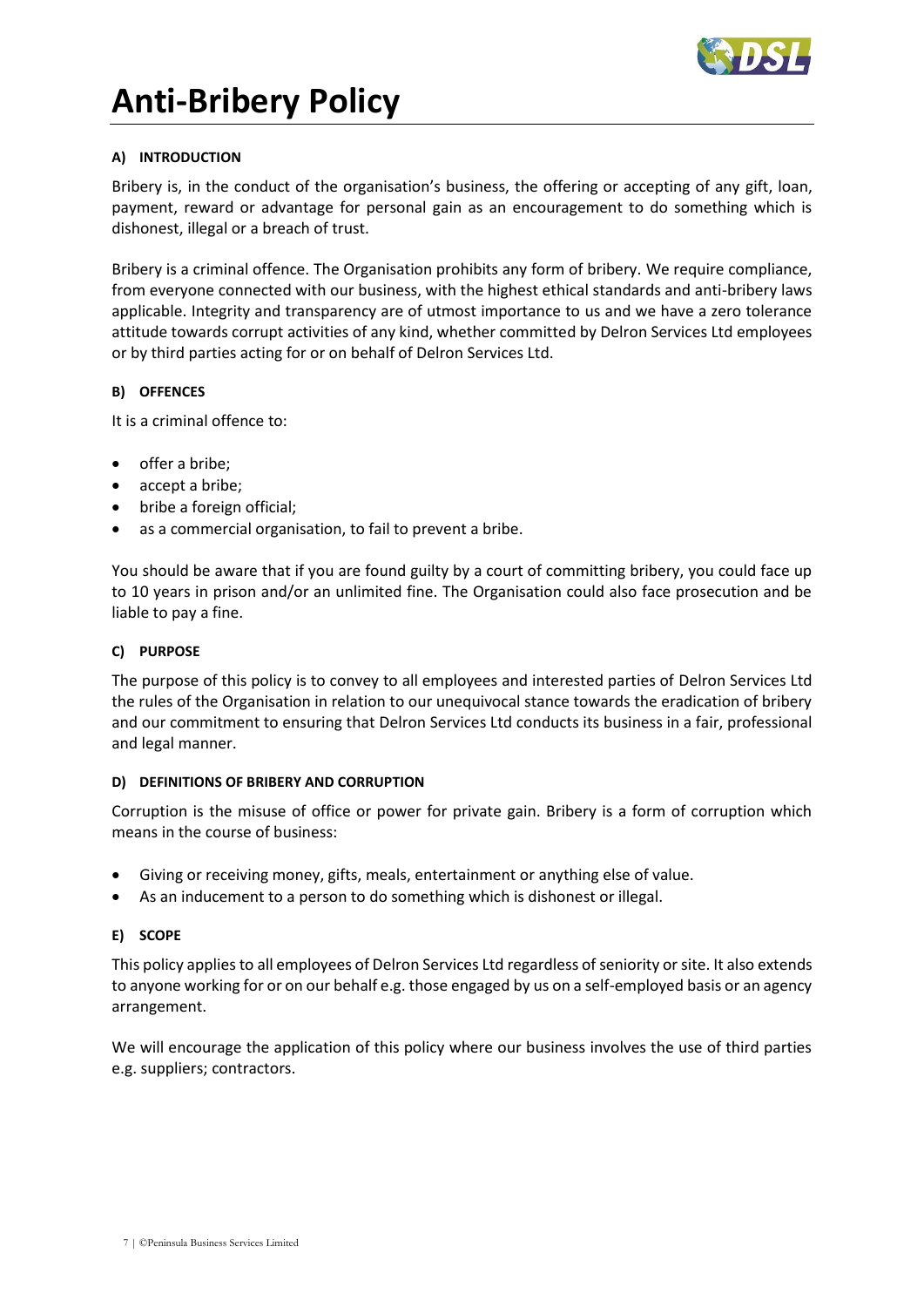

# **F) POLICY**

It is prohibited, directly or indirectly, to offer, give, request or accept any bribe i.e. gift, loan, payment, reward or advantage, either in cash or any other form of inducement, to or from any person or organisation in order to gain commercial, contractual or regulatory advantage for the Organisation, or in order to gain any personal advantage for an individual or anyone connected with the individual in a way that is unethical.

It is also prohibited to act in the above manner in order to influence an individual in his capacity as a foreign public official. You should not make a payment to a third party on behalf of a foreign public official.

If you are offered a bribe, or a bribe is solicited from you, you should not agree to it unless your immediate safety is in jeopardy. You should immediately contact your Line Manager so that action can be taken if considered necessary. You may be asked to give a written account of events.

If you, as an employee or person working on our behalf, suspect that an act of bribery, or attempted bribery, has taken place, even if you are not personally involved, you are expected to report this to your Line Manager You may be asked to give a written account of events.

Appropriate checks will be made before engaging with suppliers or other third parties of any kind to reduce the risk of our business partners breaching our anti-bribery rules.

The Organisation will ensure that all of its transactions, including any sponsorship or donations given to charity, are made transparently and legitimately.

Delron Services Ltd takes any actual or suspected breach of this policy extremely seriously and will carry out a thorough investigation should any instances arise.

We will uphold laws relating to bribery and will take disciplinary action against any employee, or other relevant action against persons working on our behalf or in connection with us, should we find that an act of bribery, or attempted bribery, has taken place. This action may result in your dismissal if you are an employee, or the cessation of our arrangement with you if you are self-employed, an agency worker, contractor etc.

Staff are reminded of the Organisation's Whistleblowing Policy which can be found within this Ethical Code of Practice, or upon request.

## **G) GIFTS AND HOSPITALITY**

We realise that the giving and receiving of gifts and hospitality where nothing is expected in return helps form positive relationships with third parties where it is proportionate and properly recorded. This does not constitute bribery and consequently such actions are not considered a breach of this policy.

*Gifts* include money; goods (flowers, vouchers, food, drink, event tickets when not used in a hosted business context); services or loans given or received as a mark of friendship or appreciation.

*Hospitality* includes entertaining; meals or event tickets (when used in a hosted business context) given or received to initiate or develop relations. Hospitality will become a gift if the host is not present.

No gift should be given nor hospitality offered by an employee or anyone working on our behalf to any party in connection with our business without receiving prior written approval from your Line Manager Similarly, no gift nor offer of hospitality should be accepted by an employee or anyone working on our behalf without receiving prior written approval from your Line Manager.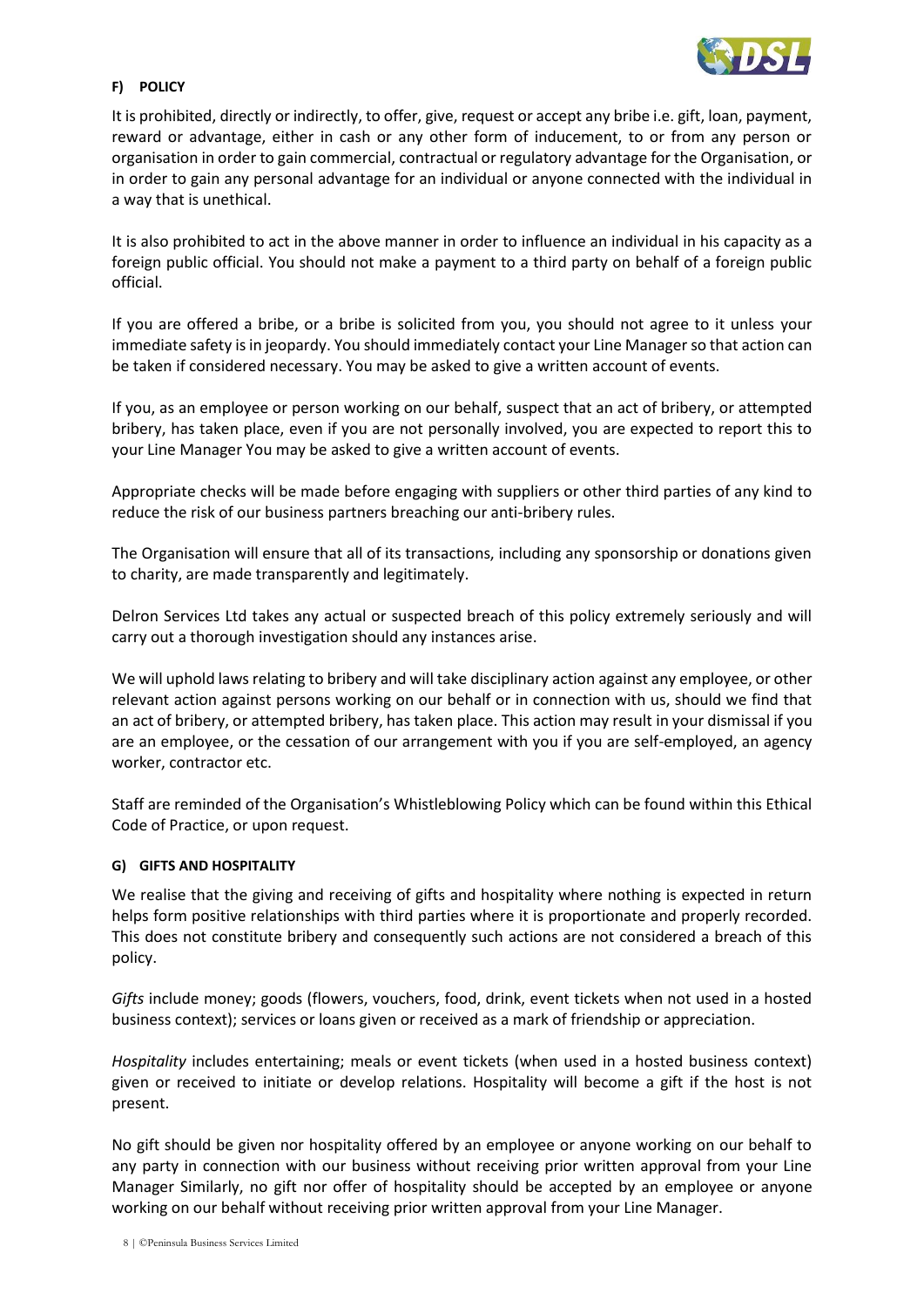

A record will be made of every instance in which gifts or hospitality are given or received.

As the law is constantly changing, this policy is subject to review and the Organisation reserves the right to amend this policy without prior notice.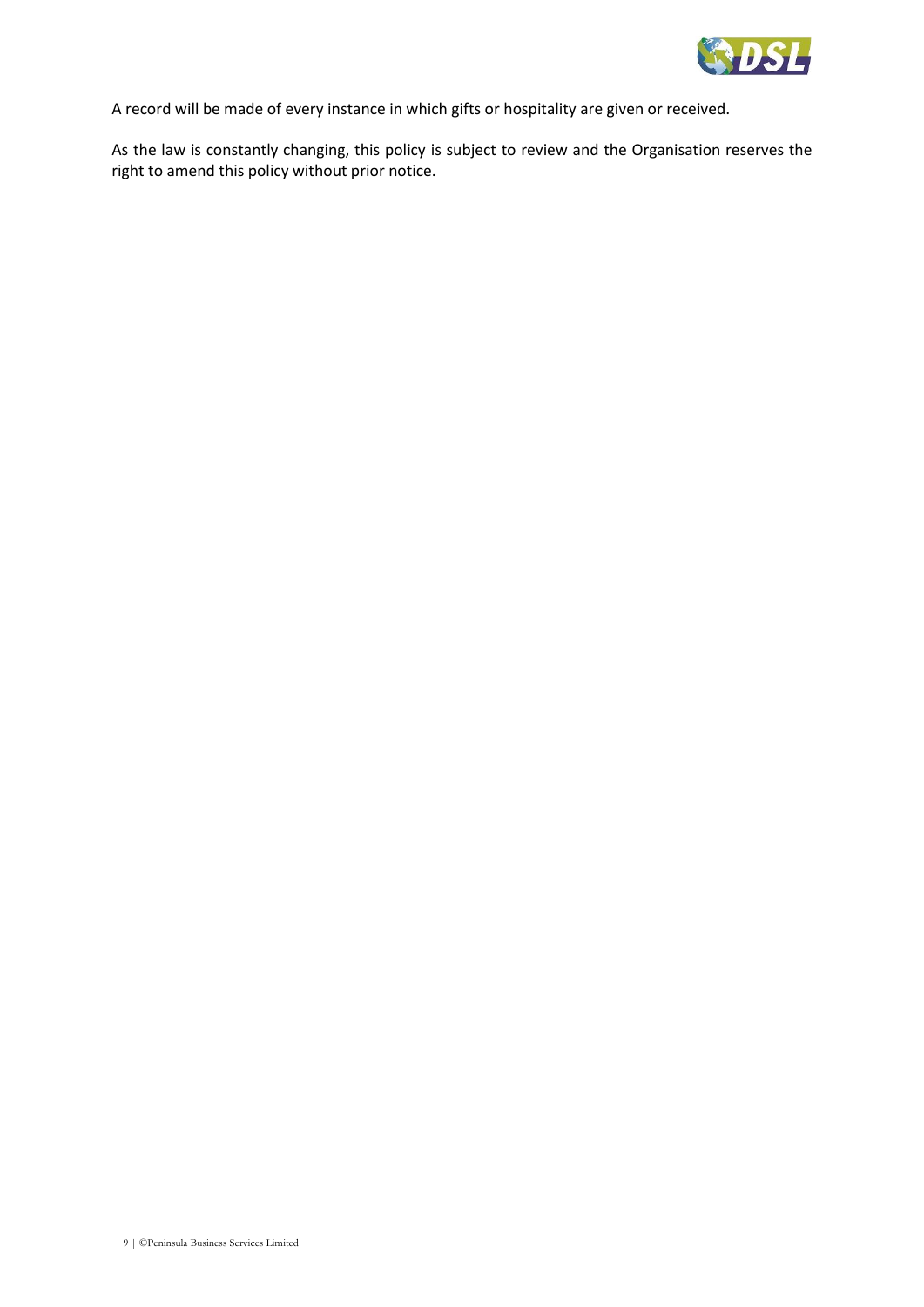

# <span id="page-9-0"></span>**Anti-Tax Evasion Policy**

# **A) INTRODUCTION**

Tax evasion is a criminal offence. The Organisation prohibits any form of tax evasion. Involvement in the criminal facilitation of tax evasion exposes the Organisation and the person facilitating the evasion to a criminal offence. It will also damage our reputation and the confidence of our customers, suppliers and business partners.

Indicators of tax evasion are:-

- a) request for payment by cash;
- b) overly-complex payment mechanisms;
- c) services/goods provided to jurisdictions that do not subscribe to Common Reporting Standards;
- d) transactions involving overly complex supply chains;
- e) transactions involving private banking facilities; and/or
- f) records are incomplete or missing.

Our position is simple: we conduct our business to the highest legal and ethical standards. We will not be party to tax evasion or the facilitation of tax evasion of any form. Such acts would damage our reputation and expose us, and our staff and representatives, to the risk of fines and imprisonment.

We take a zero-tolerance approach to tax evasion facilitation by our people and our third party representatives. We are committed to:

- a) rejecting the facilitation of tax evasion; and
- b) not recommending the services of others who do not have reasonable prevention procedures in place.

We require compliance in regards to this from everyone connected with our business. Integrity and transparency are of utmost importance to us.

#### **B) DEFINITIONS OF TAX EVASION**

Tax evasion is the practice of using illegal methods to avoid paying tax. It frequently involves contrived, artificial transactions that serve no purpose other than to reduce tax liability.

## **C) POLICY**

It is prohibited, directly or indirectly, for any employee or person working on our behalf to take part in any activity relating to tax evasion.

If we suspect that you have taken part in such activity, an investigation will be carried out and, in line with our disciplinary procedure where appropriate, action may be taken against you which may result in your dismissal, or the cessation of our business arrangement with you.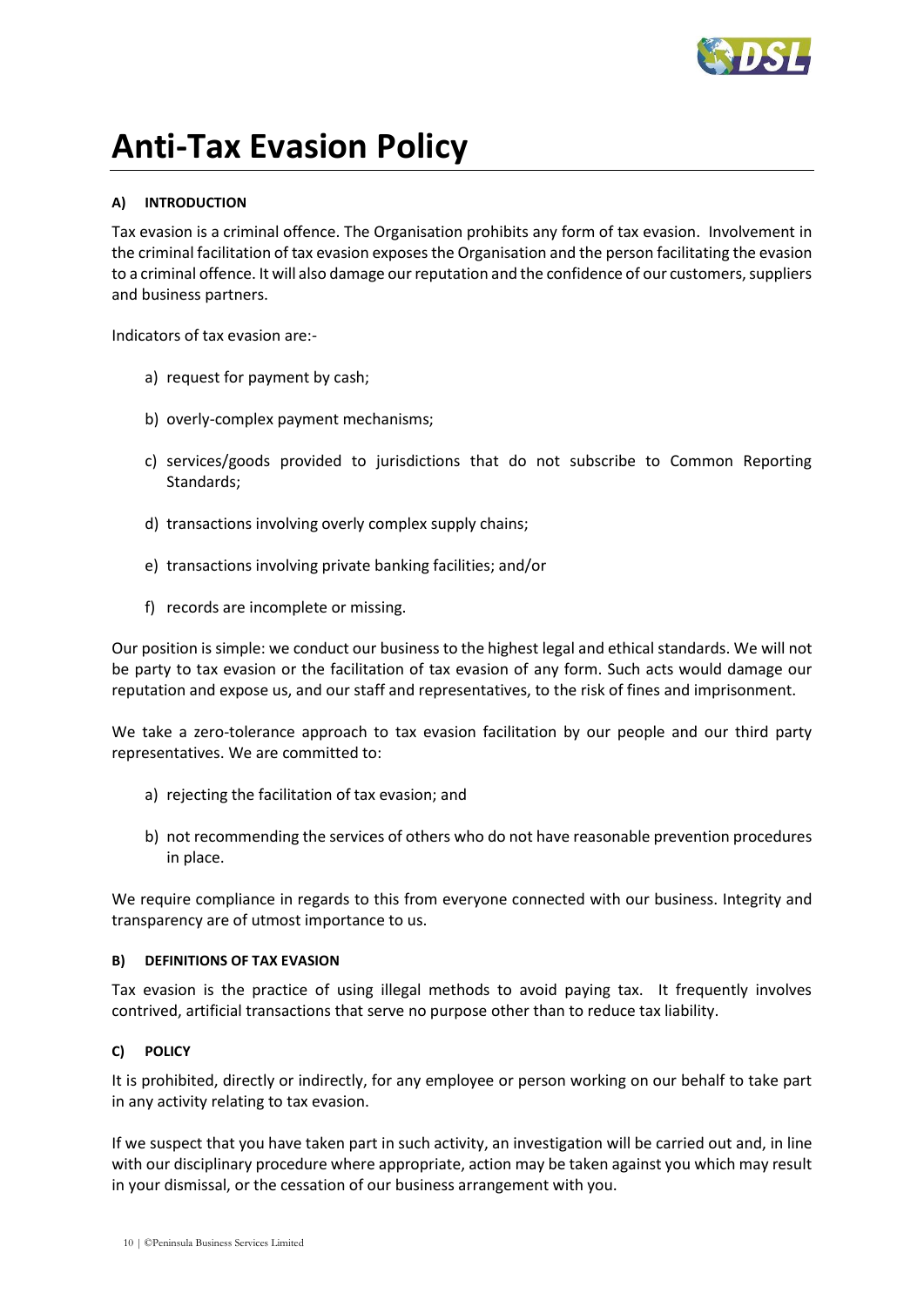

If you, as an employee or person working on our behalf, suspect any activity related to tax evasion or attempted tax evasion has taken place, even if you are not personally involved, you are expected to report this to your Line Manager. You may be asked to give a written account of events.

### **D) TRAINING/MONITORING/REVIEW**

The Organisation will ensure that it gives all relevant training for staff in relation to financial crime detection and prevention, it will ensure it monitors and enforces compliance with the prevention procedures and regularly review the effectiveness of prevention procedures, refining them where necessary.

#### **E) CONCERNS**

Staff are reminded of the Organisation's Whistleblowing policy which is available in the Employee Handbook, or upon request.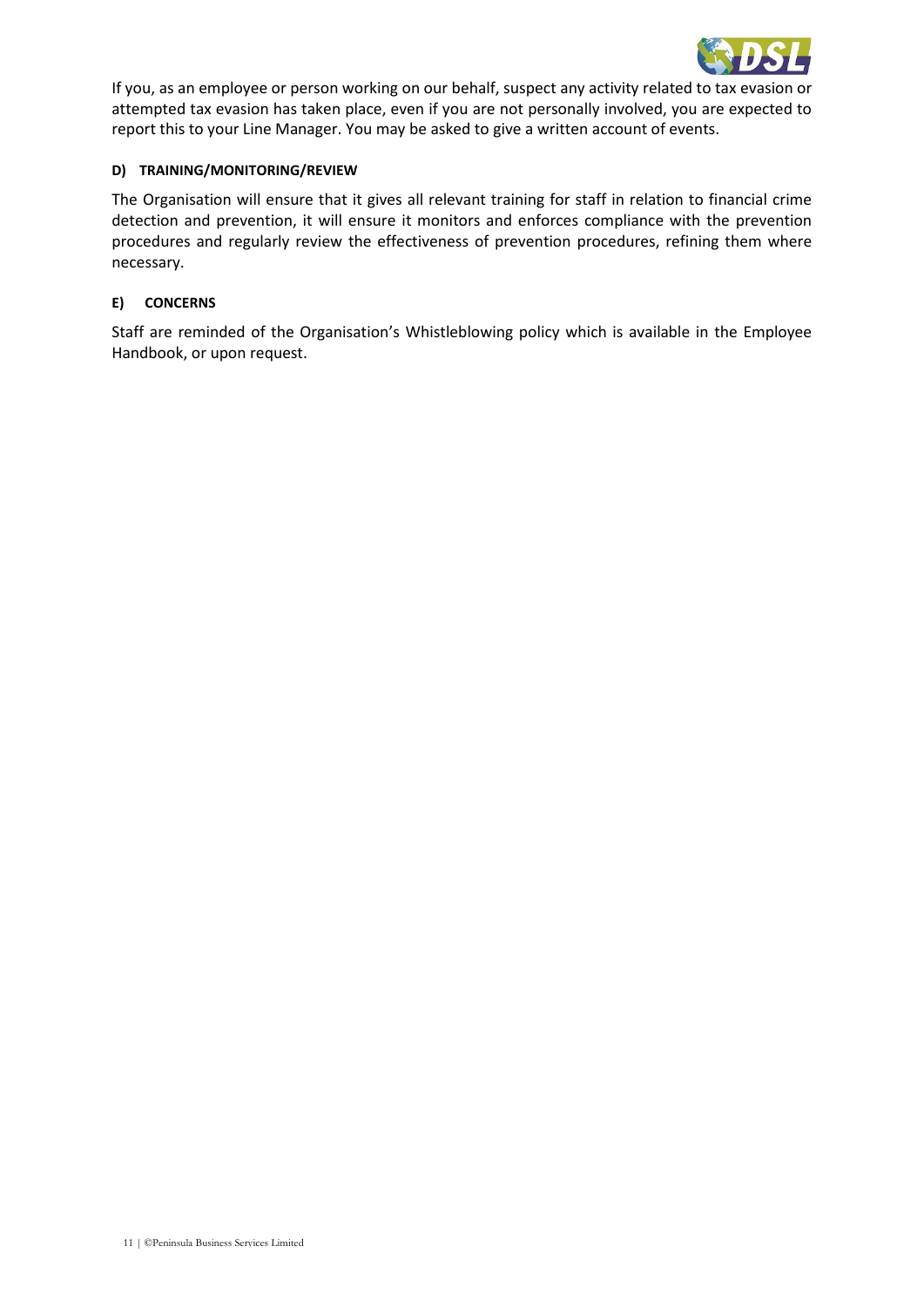

# <span id="page-11-0"></span>**Whistle-Blowing Procedure**

# **A) INTRODUCTION**

Under certain circumstances, employees are protected from suffering any detriment or termination of employment if they make disclosures about organisations for whom they work.

## **B) QUALIFYING DISCLOSURES**

- 1) Certain disclosures are prescribed by law as "qualifying disclosures". A "qualifying disclosure" means a disclosure of information that the employee genuinely and reasonably believes is in the public interest and shows that the Organisation has committed a "relevant failure" by:
	- a) committing a criminal offence;
	- b) failing to comply with a legal obligation;
	- c) a miscarriage of justice;
	- d) endangering the health and safety of an individual;
	- e) environmental damage; or
	- f) concealing any information relating to the above.
- 2) These acts can be in the past, present or future, so that, for example, a disclosure qualifies if it relates to environmental damage that has happened, is happening, or is likely to happen. The Organisation will take any concerns that you may raise relating to the above matters very seriously.
- 3) The Employment Rights Act 1996 provides protection for workers who 'blow the whistle' where they reasonably believe that some form of illegality, injustice or breach of health and safety has occurred or is likely to occur. The disclosure has to be "in the public interest". We encourage you to use the procedure to raise any such concerns.

## **C) THE PROCEDURE**

- 1) In the first instance you should report any concerns you may have to your Line Manager who will treat the matter with complete confidence. If you are not satisfied with the explanation or reason given to you, you should raise the matter with the appropriate official organisation or regulatory body.
- 2) If you do not report your concerns to your Line Manager you should take them direct to the appropriate organisation or body.

## **D) TREATMENT BY OTHERS**

Bullying, harassment or any other detrimental treatment afforded to a colleague who has made a qualifying disclosure is unacceptable. Anyone found to have acted in such a manner will be subject to disciplinary action.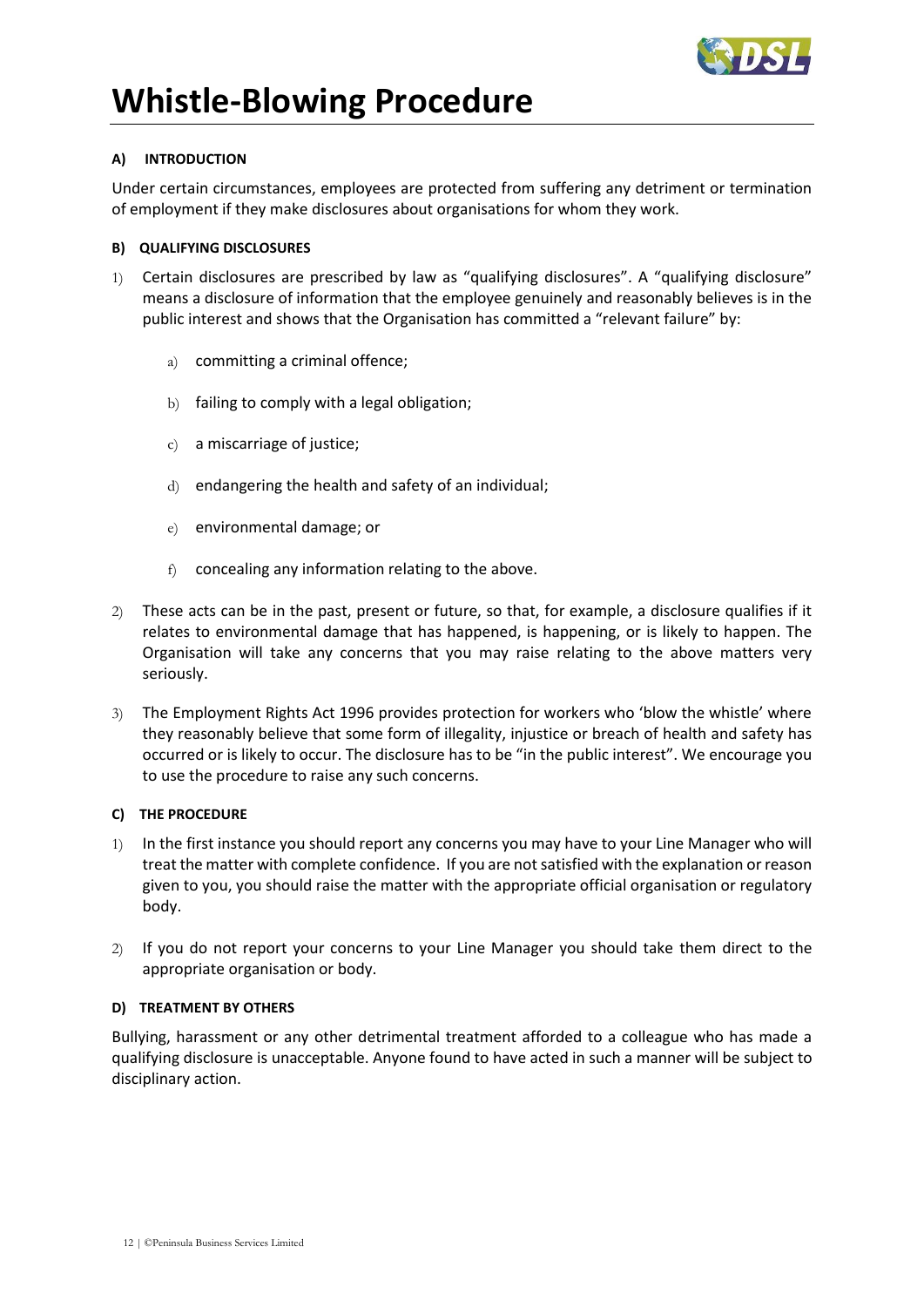

# <span id="page-12-0"></span>**Equality & Diversity Policy**

# **A) INTRODUCTION**

- 1) We are an equal opportunities employer. We are committed to equality of opportunity and to providing a service and following practices which are free from unfair and unlawful discrimination. The aim of this policy is to ensure that no applicant or member of staff receives less favourable treatment on the grounds of age, disability, gender reassignment, marriage and civil partnership, pregnancy or maternity, race, religion or belief, sex or sexual orientation, or is disadvantaged by conditions or requirements which cannot be shown to be relevant to performance. It seeks also to ensure that no person is victimised or subjected to any form of bullying or harassment.
- 2) We value people as individuals with diverse opinions, cultures, lifestyles and circumstances. All employees are covered by this policy and it applies to all areas of employment including recruitment, selection, training, deployment, career development, and promotion. These areas are monitored and policies and practices are amended if necessary to ensure that no unfair or unlawful discrimination, intentional, unintentional, direct or indirect, overt or latent exists.
- 3) Your Line Manager has particular responsibility for implementing and monitoring the Equality and Diversity in Employment Policy and, as part of this process, all personnel policies and procedures are administered with the objective of promoting equality of opportunity and eliminating unfair or unlawful discrimination.
- 4) All employees, workers or self-employed contractors whether part time, full time or temporary, will be treated fairly and with respect. Selection for employment, promotion, training, or any other benefit will be on the basis of aptitude and ability. All employees will be helped and encouraged to develop their full potential and the talents and resources of the workforce will be fully utilised to maximise the efficiency of the Organisation.
- 5) Equality of opportunity, valuing diversity and compliance with the law is to the benefit of all individuals in our Organisation as it seeks to develop the skills and abilities of its people. While specific responsibility for eliminating discrimination and providing equality of opportunity lies with managers and supervisors, individuals at all levels have a responsibility to treat others with dignity and respect. The personal commitment of every employee to this policy and application of its principles are essential to eliminate discrimination and provide equality throughout the Organisation.

## **B) OUR COMMITMENT AS AN EMPLOYER**

- 1) To create an environment in which individual differences and the contributions of our staff are recognised and valued.
- 2) Every employee, worker or self-employed contractor is entitled to a working environment that promotes dignity and respect to all. No form of intimidation, bullying or harassment will be tolerated.
- 3) Training, development and progression opportunities are available to all staff.
- 4) Equality in the workplace is good management practice and makes sound business sense.
- 5) We will review all our employment practices and procedures to ensure fairness.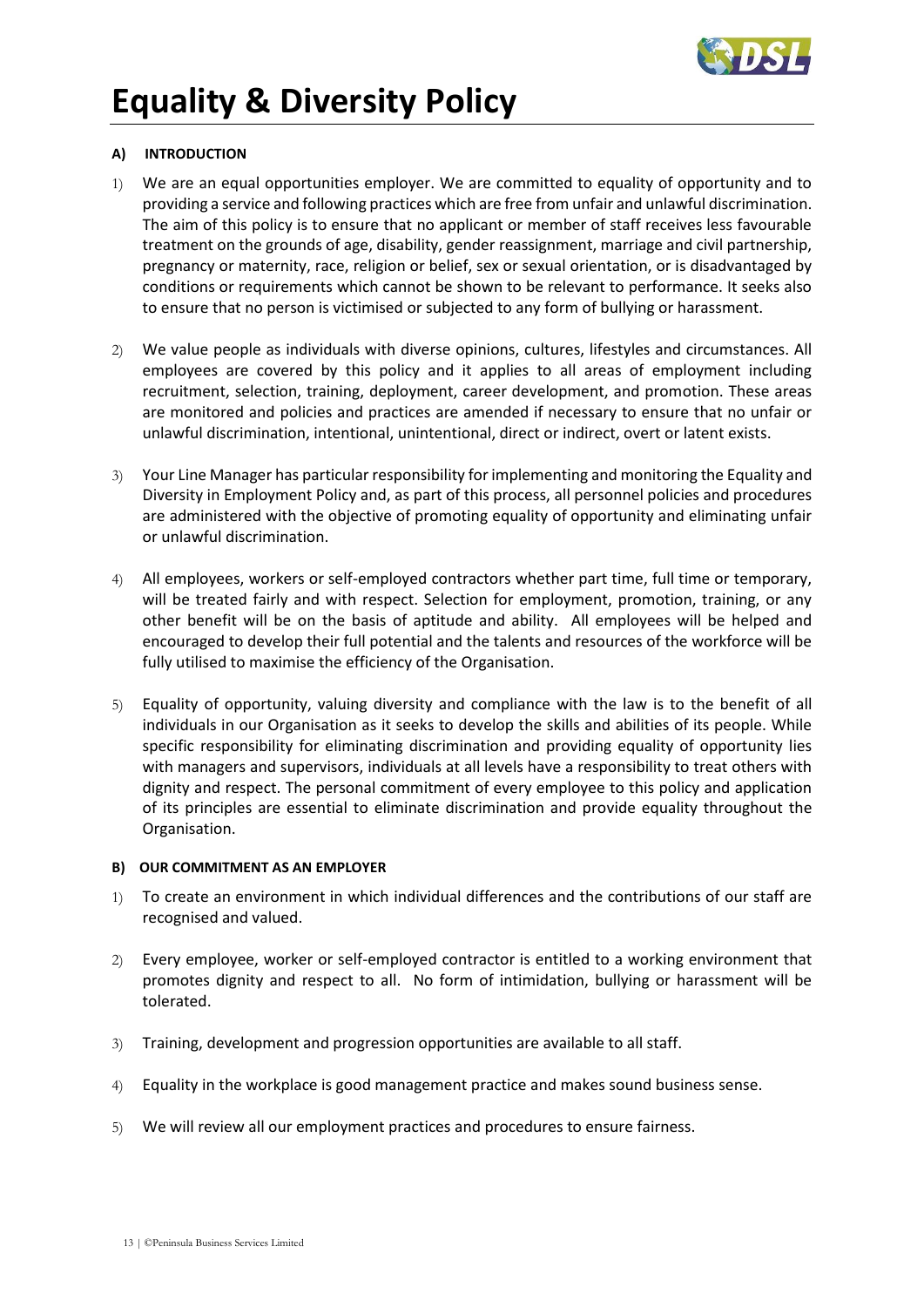

#### **C) OUR COMMITMENT AS A SERVICE PROVIDER**

- 1) We aim to provide services to which all clients are entitled regardless of age, disability, gender reassignment, marriage and civil partnership, pregnancy or maternity, race, religion or belief, sex or sexual orientation, offending past, caring responsibilities or social class.
- 2) We will make sure that our services are delivered equally and meet the diverse needs of our service users and clients by assessing and meeting the diverse needs of our clients.
- 3) This policy is fully supported by senior management and has been agreed with employee representatives
- 4) This policy will be monitored and reviewed annually.
- 5) We have clear procedures that enable our clients, candidates for jobs and employees to raise a grievance or make a complaint if they feel they have been unfairly treated.
- 6) Breaches of our equality and diversity policy will be regarded as misconduct and could lead to disciplinary proceedings.

# **D) POLICY STATEMENTS**

# **AGE**

We will:

- ensure that people of all ages are treated with respect and dignity;
- ensure that people of working age are given equal access to our employment, training, development and promotion opportunities; and
- challenge discriminatory assumptions about younger and older people.

# **DISABILITY**

We will:

- provide any reasonable adjustments to ensure disabled people have access to our services and employment opportunities;
- challenge discriminatory assumptions about disabled people; and
- seek to continue to improve access to information by ensuring availability of loop systems, braille facilities, alternative formatting and sign language interpretation.

# **RACE**

We will:

- challenge racism wherever it occurs;
- respond swiftly and sensitively to racists incidents; and
- actively promote race equality in the Organisation.

## **GENDER**

We will:

- challenge discriminatory assumptions about women and men;
- take positive action to redress the negative effects of discrimination against women and men;
- offer equal access for women and men to representation, services, employment, training and pay and encourage other organisations to do the same; and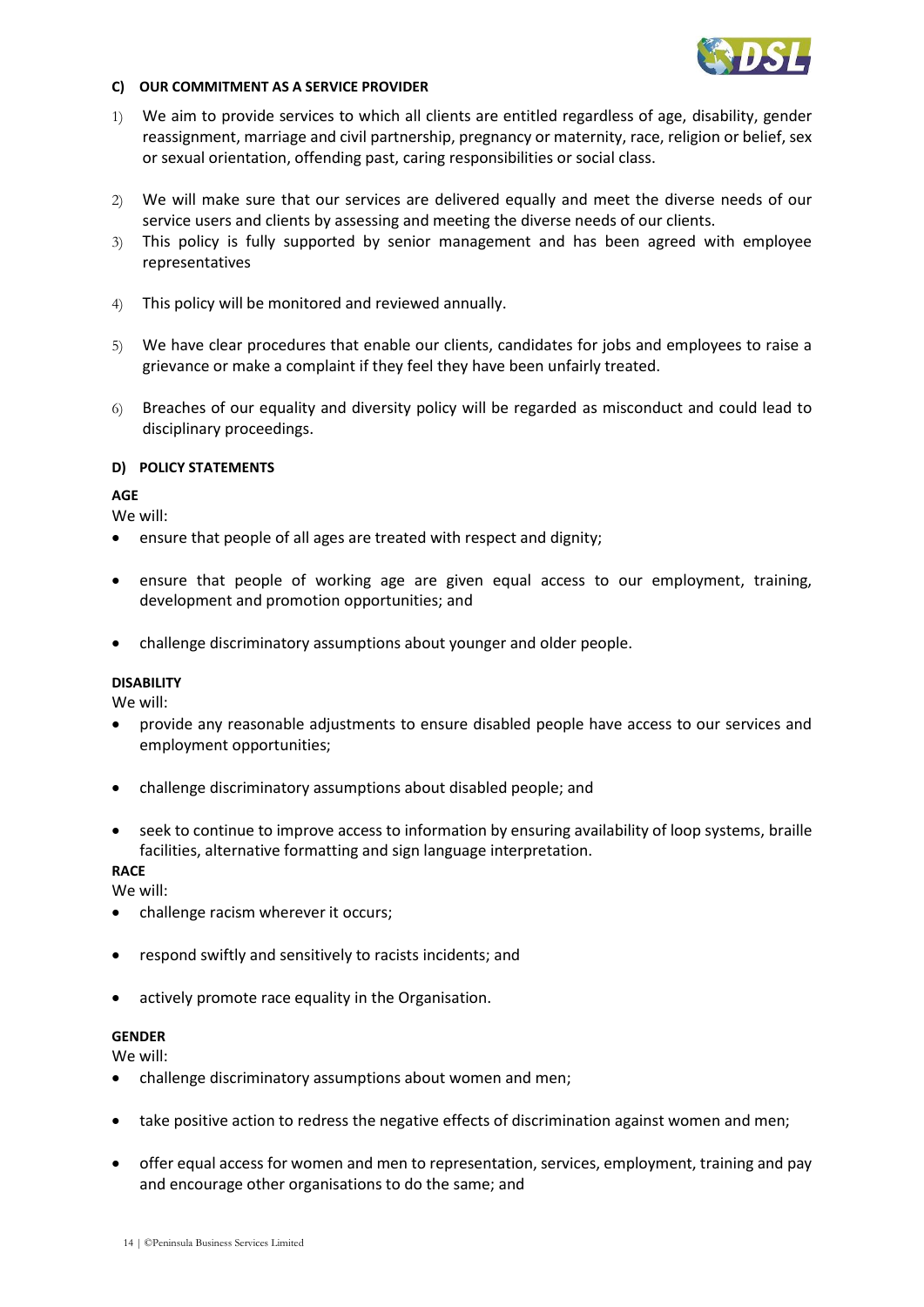

• provide support to prevent discrimination against transsexual people who have or who are about to undergo gender reassignment.

#### **SEXUAL ORIENTATION**

We will:

- ensure that we take account of the needs of lesbians, gay men and bisexuals; and
- promote positive images of lesbians, gay men and bisexuals.

#### **RELIGION OR BELIEF**

We will:

- ensure that employees' religion or beliefs and related observances are respected and accommodated wherever possible; and
- respect people's beliefs where the expression of those beliefs does not impinge on the legitimate rights of others.

#### **PREGNANCY OR MATERNITY**

We will:

- Ensure that people are treated with respect and dignity and that a positive image is promoted regardless of pregnancy or maternity;
- challenge discriminatory assumptions about the pregnancy or maternity of our employees; and
- ensure that no individual is disadvantaged and that we take account of the needs of our employees' pregnancy or maternity.

#### **MARRIAGE OR CIVIL PARTNERSHIP**

We will:

- Ensure that people are treated with respect and dignity and that a positive image is promoted regardless of marriage or civil partnership;
- challenge discriminatory assumptions about the marriage or civil partnership of our employees; and
- ensure that no individual is disadvantaged and that we take account the needs of our employees' marriage or civil partnership.

#### **EX-OFFENDERS**

We will:

• prevent discrimination against our employees regardless of their offending background (except where there is a known risk to children or vulnerable adults).

#### **EQUAL PAY**

We will:

• ensure that all employees, male or female, have the right to the same contractual pay and benefits for carrying out the same work, work rated as equivalent work or work of equal value.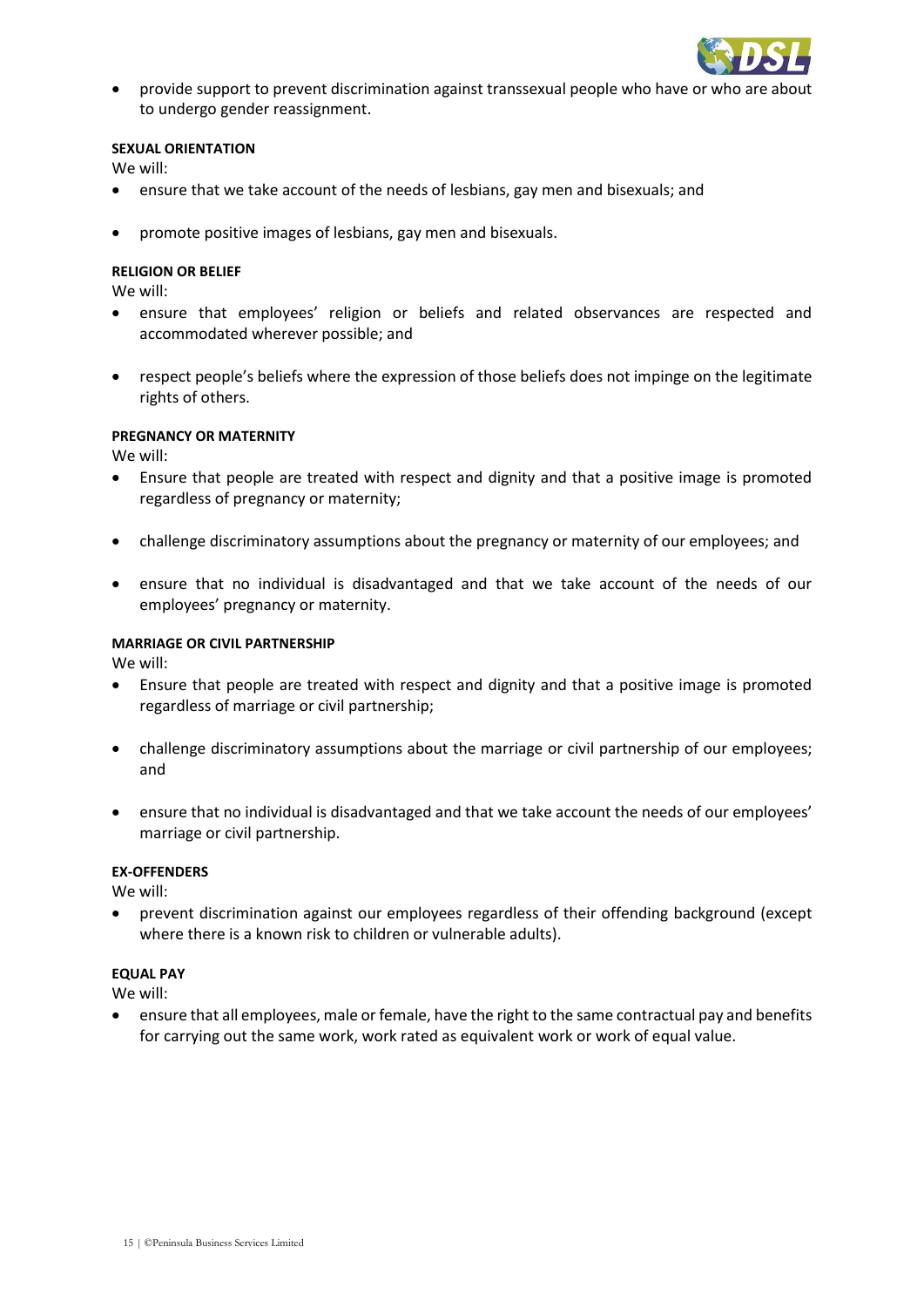

# <span id="page-15-0"></span>**Personal Harassment Policy and Procedure**

# **A) INTRODUCTION**

- 1) Harassment or victimisation on the grounds of the following protected characteristic: age, disability, gender reassignment, marriage and civil partnership, pregnancy or maternity, race, religion or belief, sex or sexual orientation is unacceptable.
- 2) Personal harassment takes many forms but whatever form it takes, it is unlawful under the Equality Act 2010 and will not be tolerated.
- 3) This policy will be reviewed regularly to ensure it remains up to date and in order to monitor its effectiveness.

## **B) SCOPE**

We deplore all forms of personal harassment and seek to ensure that the working environment is sympathetic to all those who work for us. This includes employees, workers, agency workers, volunteers and contractors in all areas of our Company, including any overseas sites.

## **C) DEFINITIONS**

## **Harassment**

This is unwanted conduct related to a relevant protected characteristic that has the purpose or effect of violating a person's dignity or creating an intimidating, hostile, degrading, humiliating or offensive environment for that person.

Unwanted conduct can include:

- a) spoken words
- b) banter
- c) written words
- d) posts or contact on social media
- e) imagery
- f) graffiti
- g) physical gestures
- h) facial expressions
- i) mimicry
- j) jokes or pranks
- k) acts affecting a person's surroundings
- l) aggression, and
- m) physical behaviour towards a person or their property.

## **Sexual harassment**

This is unwanted conduct of a sexual nature which has the purpose or effect of violating a person's dignity or creating an intimidating, hostile, degrading, humiliating or offensive environment for that person.

- a) sexual comments or jokes
- b) displaying sexually graphic pictures, posters or photos
- c) suggestive looks, staring or leering
- d) propositions and sexual advances
- e) making promises in return for sexual favours
- f) sexual gestures
- g) intrusive questions about a person's private or sex life or a person discussing their own sex life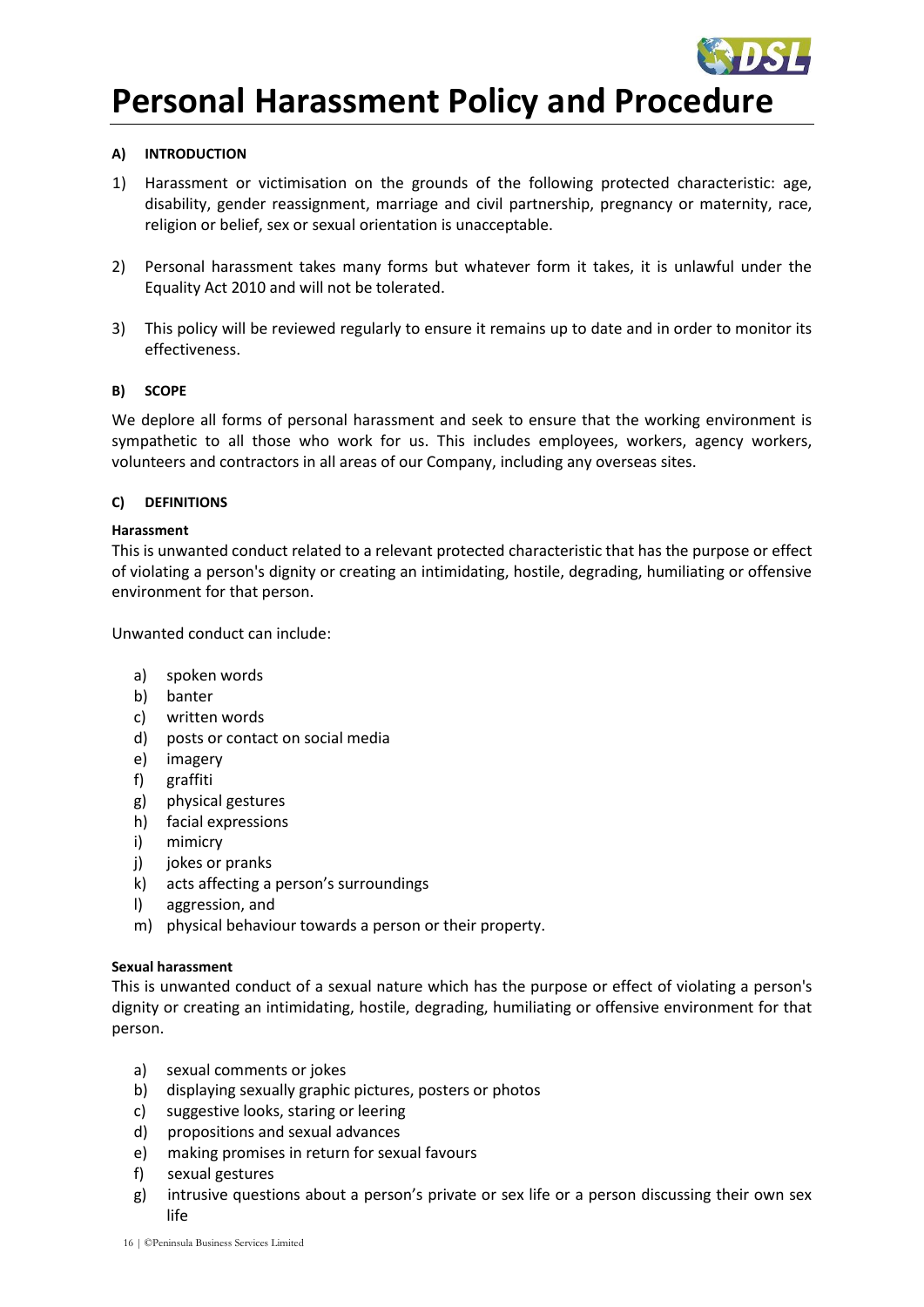

- h) sexual posts or contact on social media
- i) spreading sexual rumours about a person
- j) sending sexually explicit emails or text messages, and
- k) unwelcome touching, hugging, massaging or kissing.

**Less favourable treatment for rejecting or submitting to unwanted conduct** This occurs when:

- a) someone is subjected to unwanted conduct:
	- i) of a sexual nature
	- ii) related to sex, or
	- iii) related to gender reassignment
- b) the unwanted conduct has the purpose or effect of:
	- i) violating their dignity, or
	- ii) creating an intimidating, hostile degrading, humiliating or offensive environment for them, and
- c) they are treated less favourably because they submitted to, or rejected the unwanted conduct.

#### **D) CIRCUMSTANCES WHICH ARE COVERED**

- 1) This policy covers behaviour which occurs in the following situations:
	- a) a work situation
	- b) a situation occurring outside of the normal workplace or normal working hours which is related to work, for example, a working lunch or social event with colleagues;
	- c) outside of a work situation but against a colleague or other person connected to the Company, including on social media;
	- d) against anyone outside of a work situation where the incident is relevant to their suitability to carry out the role.

#### **E) COMPLAINING ABOUT PERSONAL HARASSMENT**

#### **1) Informal complaint**

We recognise that complaints of personal harassment, and particularly of sexual harassment, can sometimes be of a sensitive or intimate nature and that it may not be appropriate for you to raise the issue through our normal grievance procedure. In these circumstances you are encouraged to raise such issues with a senior colleague of your choice (whether or not that person has a direct supervisory responsibility for you) as a confidential helper. This person cannot be [Senior Manager] who will be responsible for investigating the matter if it becomes a formal complaint.

If you are the victim of minor harassment you should make it clear to the harasser on an informal basis that their behaviour is unwelcome and ask the harasser to stop. If you feel unable to do this verbally then you should hand a written request to the harasser, and your confidential helper can assist you in this.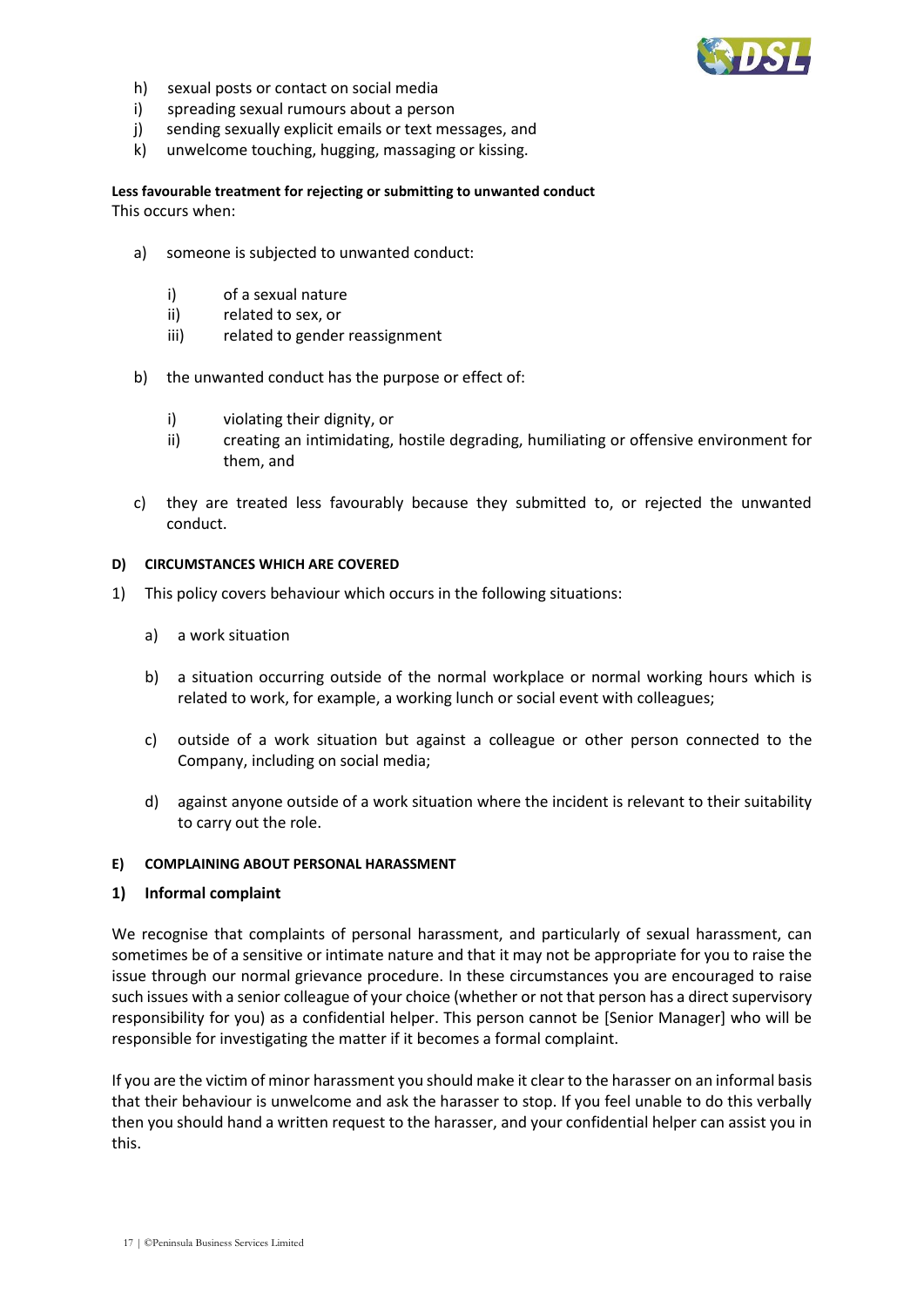

#### **2) Formal complaint**

Where the informal approach fails or if the harassment is more serious, you should bring the matter to the attention of [Senior Manager] as a formal written complaint and again your confidential helper can assist you in this. If possible, you should keep notes of the harassment so that the written complaint can include:

- a) the name of the alleged harasser;
- b) the nature of the alleged harassment;
- c) the dates and times when the alleged harassment occurred;
- d) the names of any witnesses; and
- e) any action already taken by you to stop the alleged harassment.

On receipt of a formal complaint we will take action to separate you from the alleged harasser to enable an uninterrupted investigation to take place. This may involve a temporary transfer of the alleged harasser to another work area or suspension with contractual pay until the matter has been resolved.

The person dealing with the complaint will invite you to attend a meeting, at a reasonable time and location, to discuss the matter and carry out a thorough investigation. You have the right to be accompanied at such a meeting by your confidential helper or another work colleague of your choice and you must take all reasonable steps to attend. Those involved in the investigation will be expected to act in confidence and any breach of confidence will be a disciplinary matter.

On conclusion of the investigation, which will normally be within ten working days of the meeting with you, the decision of the investigator, detailing the findings, will be sent in writing to you.

You have the right to appeal against the findings of the investigator in accordance with the appeal provisions of the grievance procedure.

## **F) DISCIPLINARY ACTION**

- 1) If the decision is that the allegation is well founded, the harasser will be liable to disciplinary action in accordance with our disciplinary procedure. An employee who receives a formal warning or who is dismissed for harassment may appeal by using our capability/disciplinary appeal procedure.
- 2) When deciding on the level of disciplinary sanction to be applied, we will take into consideration aggravating factors such as abuse of power over a more junior colleague.
- 3) If you bring a complaint of harassment you will not be victimised for having brought the complaint. However if it is concluded that the complaint is both untrue and has been brought with malicious intent, disciplinary action will be taken against you.

## **G) THIRD PARTY HARASSMENT**

- 1) Third party harassment occurs when one of our workforce is subjected to harassment by someone who is not part of our workforce but who is encountered in connection with work. This includes our customers, suppliers, members of the public. Third party harassment of our workforce will not be tolerated.
- 2) In order to prevent third party harassment from occurring, we have the following in place: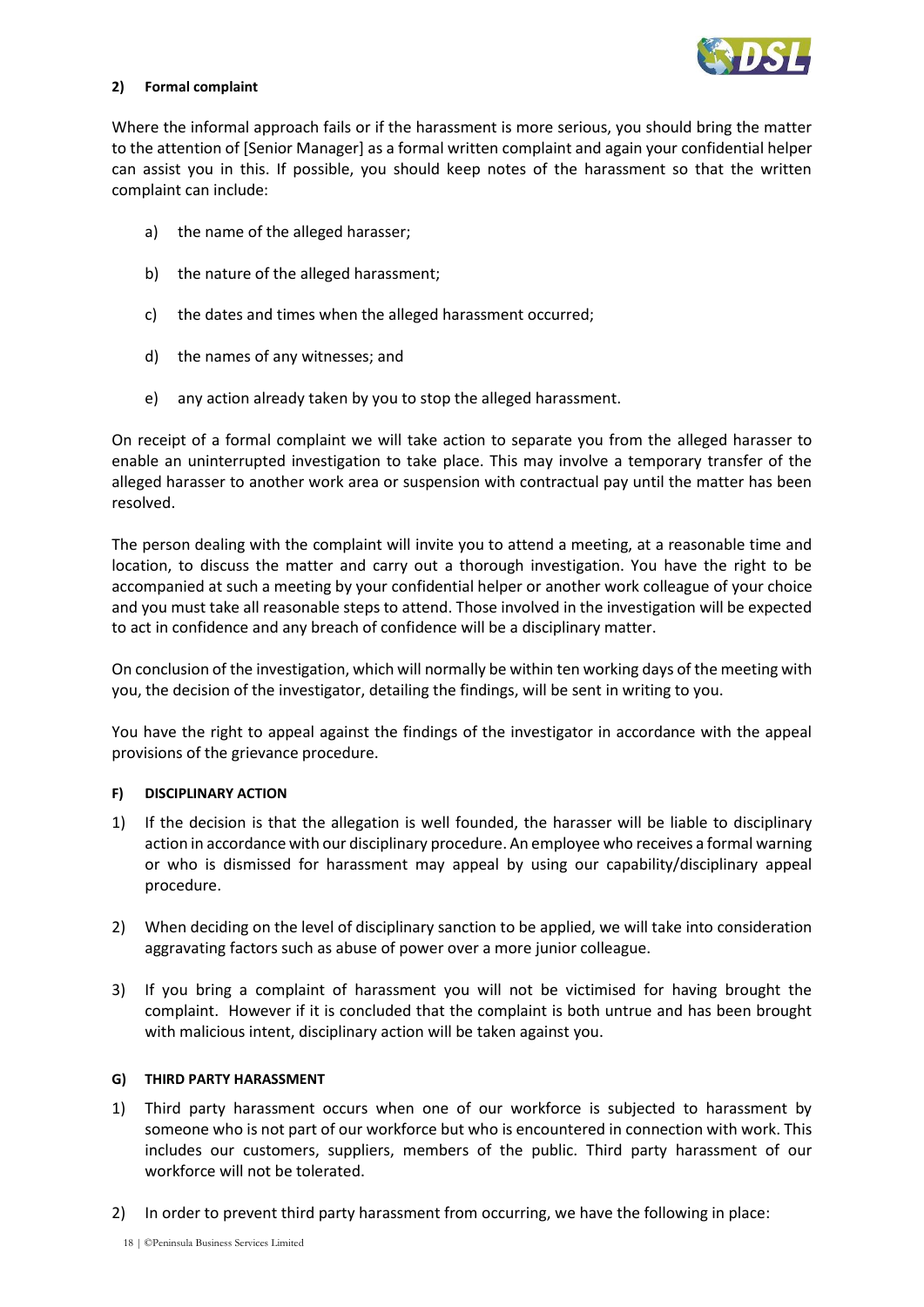

Should a customer harass a member of our workforce, they will be warned that continued provision of our service to them will cease if they are to act in a similar way again. Should their behaviour recur, they will be informed that our service to them will cease.

Should a supplier/subcontractor harass a member of our workforce, they will be warned that they will be struck off our Approved Supplier List if they are to act in a similar way again. Should their behaviour recur, they will be informed that our purchasing from them will cease.

Any criminal acts will be reported to the police.